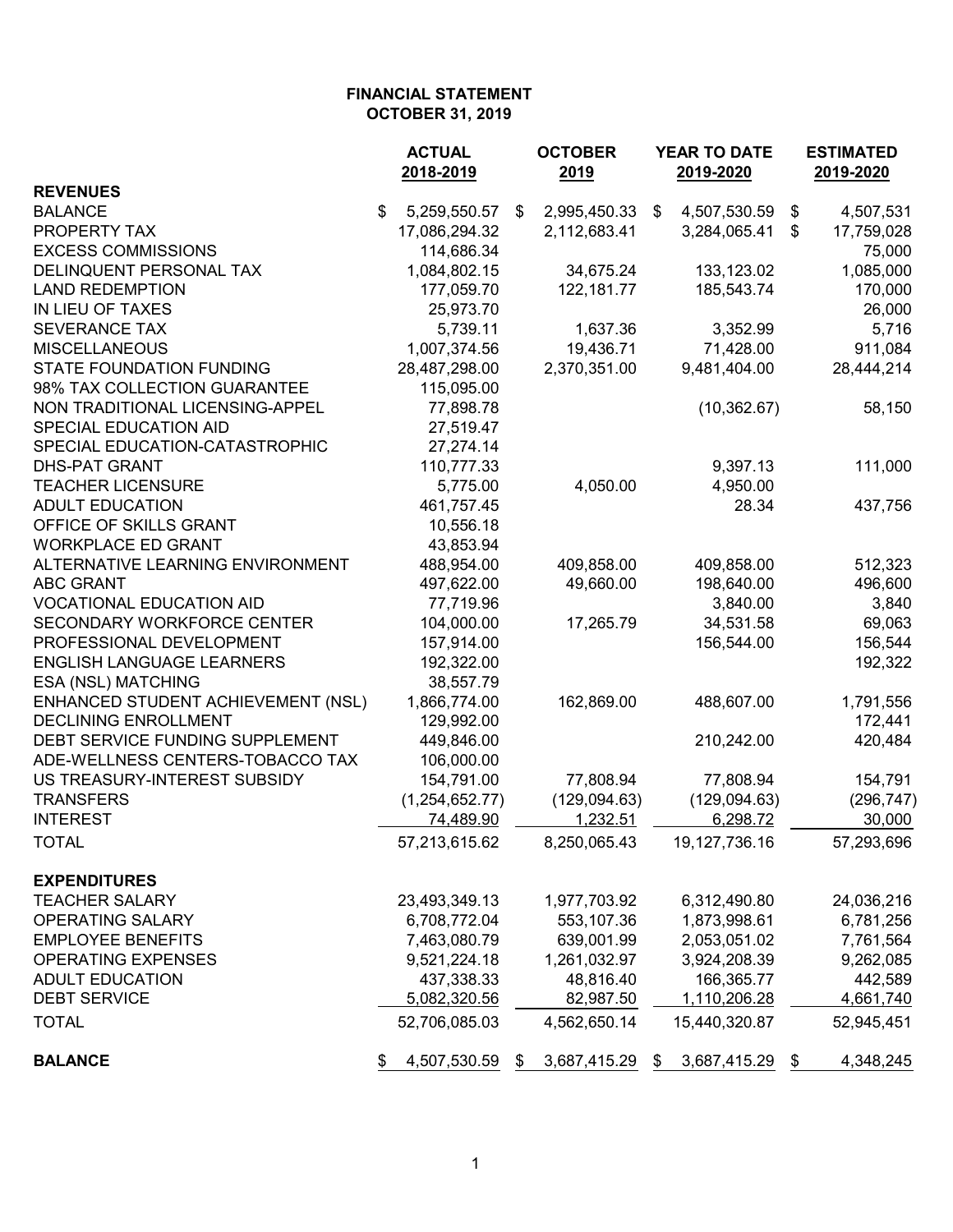|                                                                        | <b>ACTUAL</b><br>2018-2019 |  | <b>OCTOBER</b><br>2019 |    | <b>YEAR TO DATE</b><br>2019-2020 | <b>ESTIMATED</b><br>2019-2020 |              |
|------------------------------------------------------------------------|----------------------------|--|------------------------|----|----------------------------------|-------------------------------|--------------|
|                                                                        | <b>BUILDING FUND</b>       |  |                        |    |                                  |                               |              |
| <b>REVENUES</b>                                                        |                            |  |                        |    |                                  |                               |              |
| <b>BALANCE</b>                                                         | 11,493,672.12 \$<br>\$     |  | 3,530,767.09           | \$ | 4,792,375.09                     | \$                            | 4,792,375    |
| <b>GOOD FAITH DEPOSIT</b>                                              |                            |  | (204, 206.59)          |    | 3,593.41                         |                               |              |
| <b>ACADEMIC FACILITIES PARTNERSHIP</b><br><b>DEBT SAVINGS TRANSFER</b> | 2,409,789.09               |  | 210,042.43             |    | 1,506,660.93                     |                               | 3,017,664    |
| NET REMAINING REFUNDING BONDS                                          |                            |  |                        |    |                                  |                               |              |
| <b>INTEREST</b>                                                        | 93,275.78                  |  | 5,290.78               |    | 30,822.75                        |                               | 75,000       |
| DONATIONS-TURF/SCOREBOARD<br>REFUND PRIOR YEAR EXPENDITURES            | 32,500.00                  |  |                        |    | 172,500.00                       |                               | 189,000      |
| TRANSFER-OPERATING                                                     | 1,000,000.00               |  |                        |    |                                  |                               |              |
| <b>TRANSFERS-TURF</b>                                                  | 22,500.00                  |  | 21,000.00              |    | 21,000.00                        |                               |              |
| <b>TOTAL</b>                                                           | 15,051,736.99              |  | 3,562,893.71           |    | 6,526,952.18                     |                               | 8,074,039    |
| <b>EXPENDITURES</b>                                                    |                            |  |                        |    |                                  |                               |              |
| <b>LAND</b>                                                            | 992,078.39                 |  |                        |    |                                  |                               |              |
| PURCHASED SERVICES                                                     | 784,691.76                 |  | 15,075.86              |    | 72,200.65                        |                               | 90,274       |
| <b>EQUIPMENT &amp; FURNITURE</b><br><b>BUILDINGS-REMODELING</b>        | 173,926.72<br>7,823.00     |  | 33,937.35              |    | 432,781.03                       |                               | 464,966      |
| <b>BUILDINGS-NEW &amp; ADDITIONS</b>                                   | 7,227,103.03               |  | 550,593.65             |    | 2,386,614.95                     |                               | 5,583,398    |
| <b>RENTAL-EQUIPMENT &amp; VEHICLES</b><br><b>FEES</b>                  |                            |  |                        |    |                                  |                               |              |
| <b>SUPPLIES</b>                                                        | 60,873.66                  |  | 8,966.05               |    | 30,258.75                        |                               | 112,500      |
| <b>IMPROVEMENTS</b>                                                    | 1,012,865.34               |  |                        |    | 650,776.00                       |                               | 660,203      |
| <b>TOTAL</b>                                                           | 10,259,361.90              |  | 608,572.91             |    | 3,572,631.38                     |                               | 6,911,341    |
| <b>BALANCE</b>                                                         | 4,792,375.09               |  | 2,954,320.80           |    | 2,954,320.80                     |                               | 1,162,698.09 |
|                                                                        |                            |  |                        |    |                                  |                               |              |
| <b>BALANCE</b>                                                         | 2,660,530.00               |  | 3,003,505.70           |    | 3,003,505.70                     |                               | 3,003,505.70 |
| <b>INTEREST</b>                                                        | 63,997.12                  |  | 36,695.37              |    | 36,695.37                        |                               | 76,543.00    |
| <b>TRANSFERS</b>                                                       | 278,978.58                 |  | 129,094.63             |    | 129,094.63                       |                               | 276,747      |
| <b>SINKING FUND PAYMENTS</b>                                           |                            |  |                        |    |                                  |                               |              |
| <b>BALANCE</b>                                                         | 3,003,505.70               |  | 3,169,295.70           |    | 3,169,295.70                     |                               | 3,356,796    |

**TOTAL BUILDING FUND**  $\frac{$}{5}$  7,795,880.79  $\frac{$}{5}$  6,123,616.50  $\frac{$}{5}$  6,123,616.50  $\frac{$}{5}$  4,519,494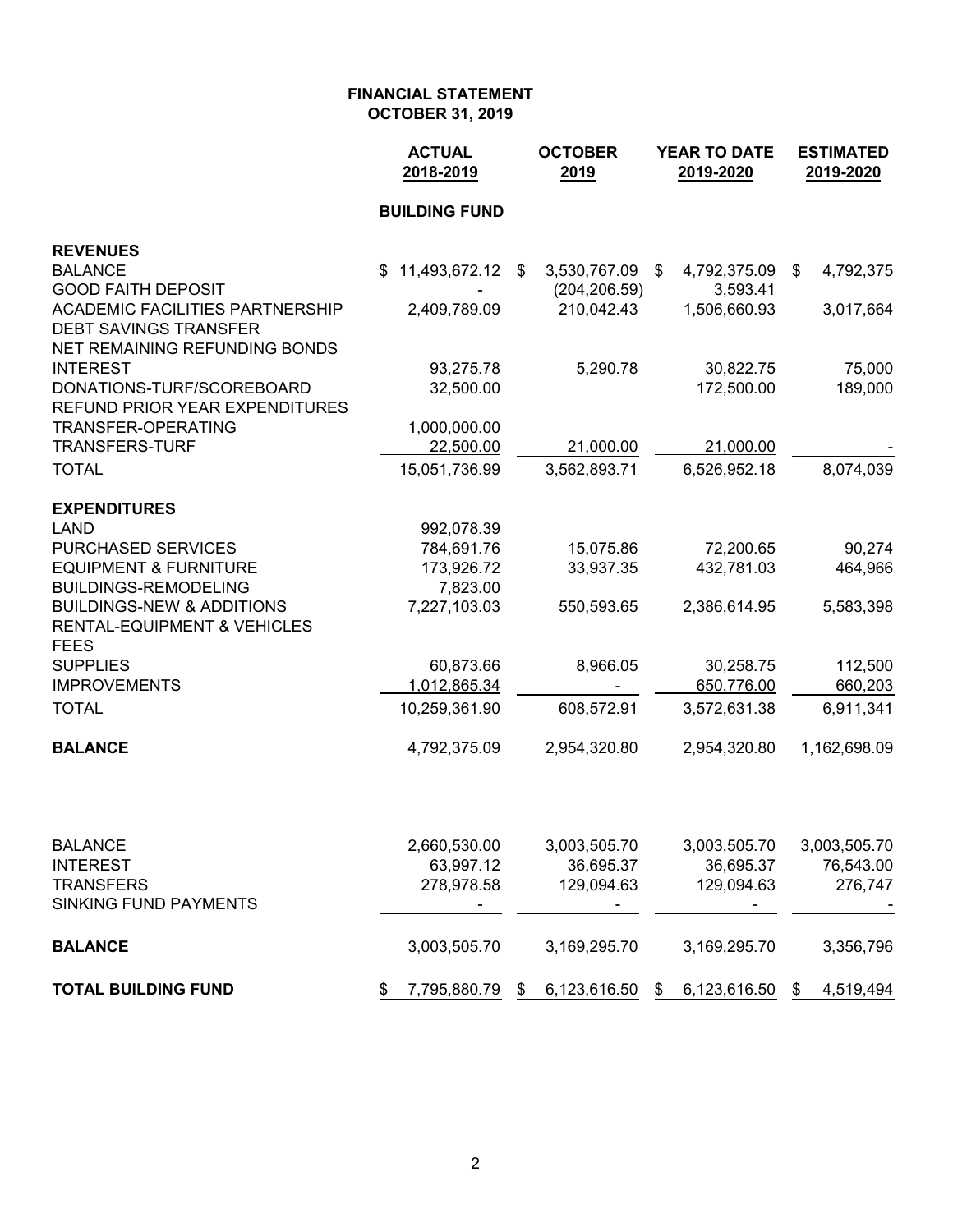|                                                                                                                                                                                            | <b>ACTUAL</b><br>2018-2019 |                                      | <b>OCTOBER</b><br>2019  |    | <b>YEAR TO DATE</b><br>2019-2020 | <b>ESTIMATED</b><br>2018-2019 |
|--------------------------------------------------------------------------------------------------------------------------------------------------------------------------------------------|----------------------------|--------------------------------------|-------------------------|----|----------------------------------|-------------------------------|
|                                                                                                                                                                                            |                            | <b>BUILDING FUND-ADULT EDUCATION</b> |                         |    |                                  |                               |
| <b>REVENUES</b><br><b>BALANCE</b><br><b>GENERAL IMPROVEMENT PAYMENT</b><br><b>REFUND PRIOR YEAR EXPENDITURE</b><br><b>TOTAL</b>                                                            | \$                         | 7,161.00 \$<br>7,161.00              | 4,989.10 \$<br>4,989.10 |    | 4,989.10 \$<br>4,989.10          | 7,161<br>7,161                |
| <b>EXPENDITURES</b><br>ARCHITECT & ENGINEERS<br><b>PURCHASED SERVICES</b><br><b>LAND &amp; IMPROVEMENTS</b><br><b>BUILDINGS-NEW &amp; ADDITIONS</b><br><b>SUPPLIES</b><br><b>EQUIPMENT</b> |                            | 489.54<br>1,682.36                   |                         |    |                                  |                               |
| <b>TOTAL</b>                                                                                                                                                                               |                            | 2,171.90                             |                         |    |                                  |                               |
| <b>BALANCE</b>                                                                                                                                                                             | \$                         | 4,989.10                             | \$<br>4,989.10          | \$ | 4,989.10                         | \$<br>7,161                   |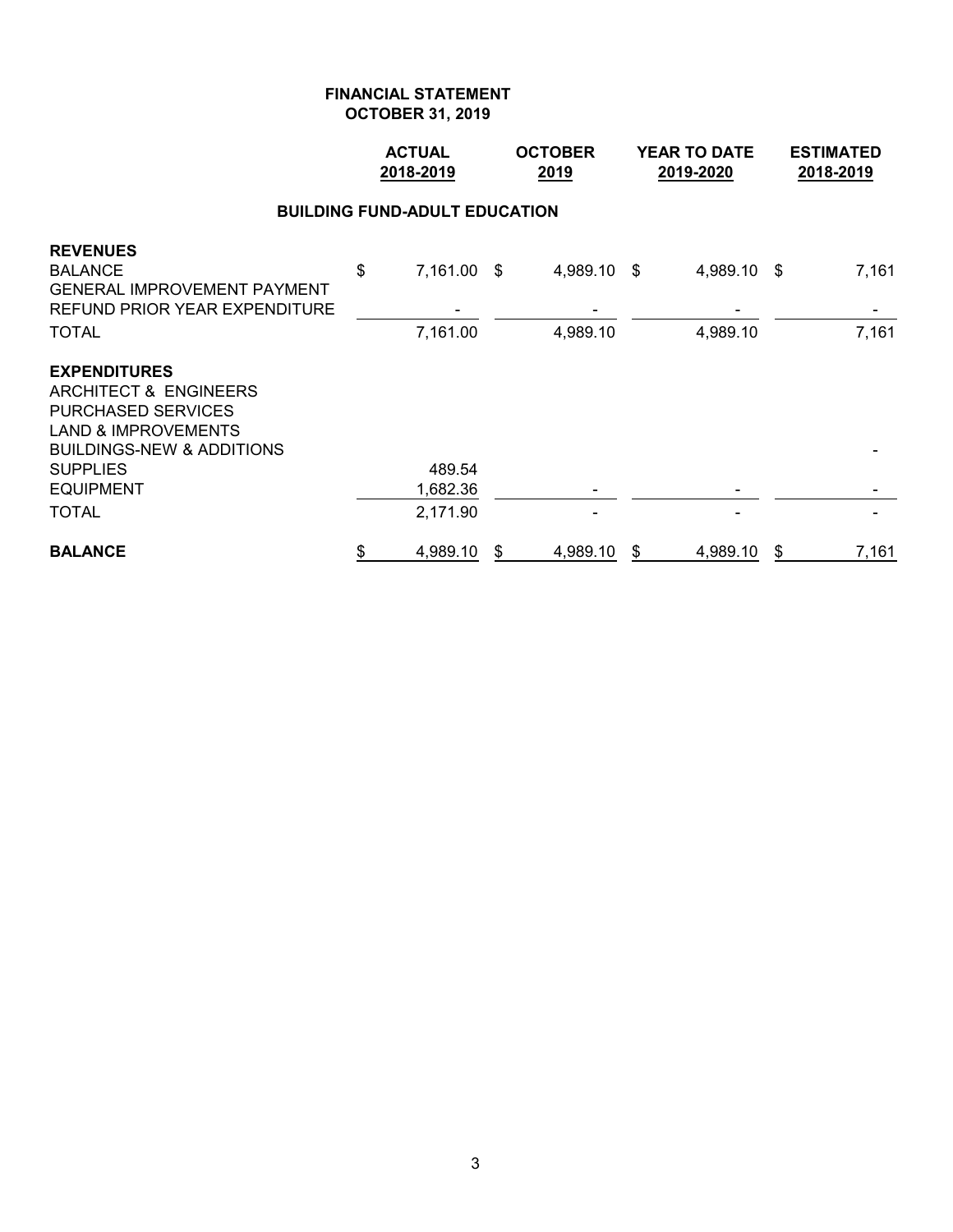|                           | <b>ACTUAL</b><br>2018-2019 |                         | <b>OCTOBER</b><br>2019   | YEAR TO DATE<br>2019-2020 | <b>ESTIMATED</b><br>2019-2020 |  |
|---------------------------|----------------------------|-------------------------|--------------------------|---------------------------|-------------------------------|--|
|                           |                            | <b>FEDERAL PROGRAMS</b> |                          |                           |                               |  |
| <b>REVENUES</b>           |                            |                         |                          |                           |                               |  |
| <b>BALANCE</b>            | \$                         | 212,872.68              | \$<br>$(270, 923.49)$ \$ | 190,486.36                | \$<br>190,486                 |  |
| TITLE I,                  |                            | 1,433,494.60            | 531,516.29               | 846,468.95                | 1,945,112                     |  |
| ARKANSAS MEDICAID PROGRAM |                            | 101,575.92              | 18,419.96                | 18,419.96                 | 73,720                        |  |
| TITLE VI-B,               |                            | 1,205,289.23            | 99,772.24                | 289,591.01                | 1,312,055                     |  |
| <b>ARMAC</b>              |                            | 217,267.31              |                          | 105,053.82                |                               |  |
| TITLE I, MIGRANT          |                            | 163,667.95              | 9,892.92                 | 19,675.45                 | 145,321                       |  |
| <b>TITLE IIA</b>          |                            | 219,852.00              |                          |                           | 291,532                       |  |
| <b>TITLE III</b>          |                            | 71,350.51               | 10,531.64                | 39,339.56                 | 73,282                        |  |
| <b>TITLE IV</b>           |                            | 94,231.75               | 10,628.17                | 14,042.48                 | 121,083                       |  |
| <b>ROTC REIMBURSEMENT</b> |                            | 12,771.81               | 1,966.04                 | 4,325.29                  | 22,362                        |  |
| <b>ADULT ED</b>           |                            | 106,193.63              |                          | 7,942.94                  | 143,415                       |  |
| <b>TOTAL</b>              |                            | 3,838,567.39            | 411,803.77               | 1,535,345.82              | 4,318,368                     |  |
| <b>EXPENDITURES</b>       |                            |                         |                          |                           |                               |  |
| <b>TITLE I</b>            |                            | 1,799,272.71            | 288,025.95               | 976,054.15                | 2,343,685                     |  |
| ARKANSAS MEDICAID PROGRAM |                            | 120,644.64              | 1,767.71                 | 20,337.60                 | 130,000                       |  |
| <b>ARMAC</b>              |                            | 107,213.98              | 20,147.84                | 69,354.48                 | 134,206                       |  |
| <b>TITLE VI-B</b>         |                            | 1,205,289.23            | 128,472.82               | 387,026.75                | 1,312,055                     |  |
| TITLE I, MIGRANT          |                            | 163,667.95              | 9,772.74                 | 29,273.13                 | 145,321                       |  |
| <b>ROTC</b>               |                            | 12,771.81               | 2,150.44                 | 6,451.32                  | 22,362                        |  |
| <b>ADULT EDUCATION</b>    |                            | 106,193.63              | 13,327.31                | 52,997.21                 | 143,415                       |  |
| <b>TITLE III</b>          |                            | 72,018.33               | 15,076.43                | 44,677.20                 | 73,282                        |  |
| TITLE IV                  |                            | 61,008.75               |                          | 16,111.45                 | 14,042                        |  |
| <b>TOTAL</b>              |                            | 3,648,081.03            | 478,741.24               | 1,602,283.29              | 4,318,368                     |  |
| <b>BALANCE</b>            | \$                         | 190,486.36              | \$<br>(66, 937.47)       | (66, 937.47)<br>\$        | \$                            |  |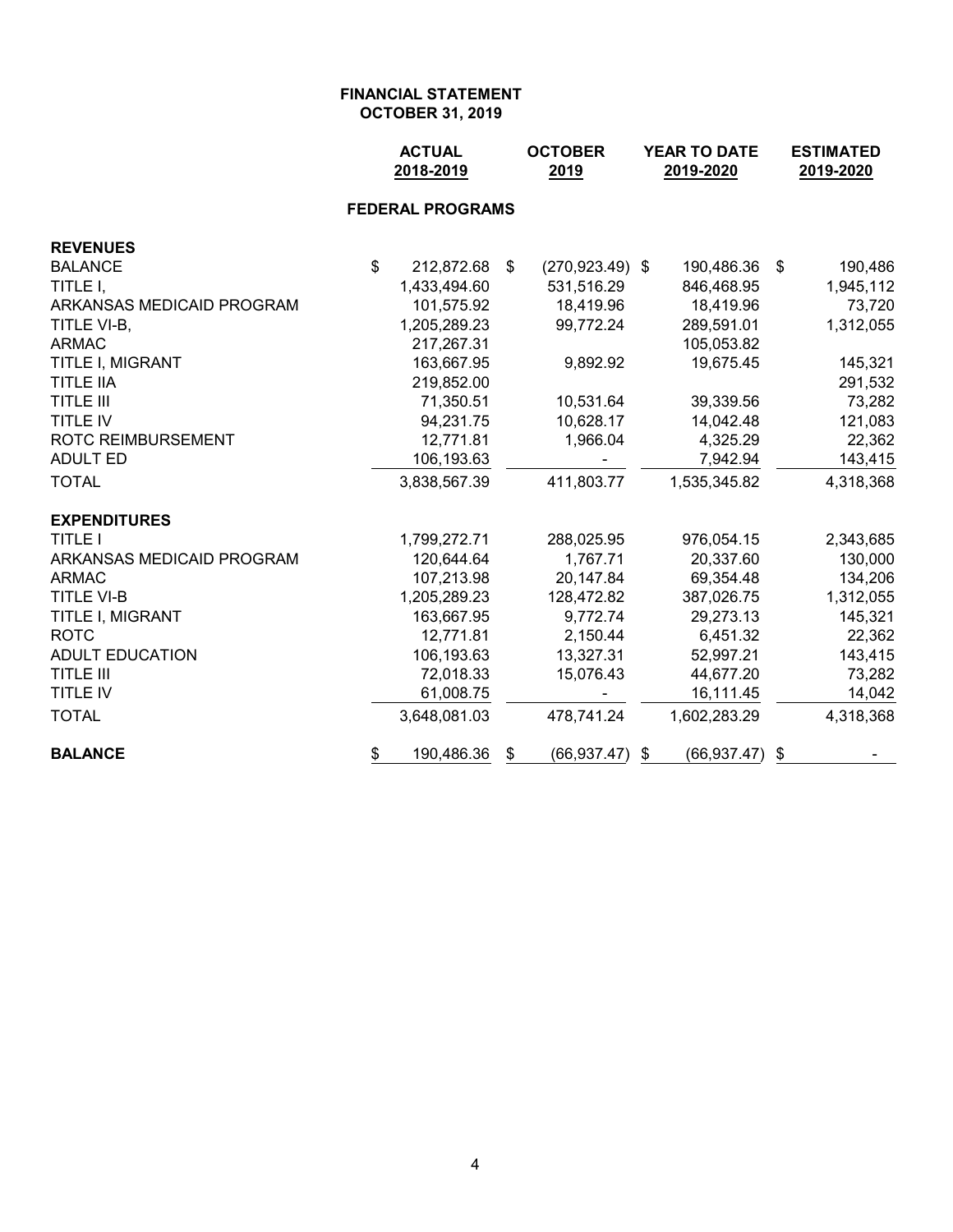|                                    | <b>ACTUAL</b><br>2018-2019<br>2019 |    | <b>OCTOBER</b>  | <b>YEAR TO DATE</b><br>2019-2020 |                 |  | <b>ESTIMATED</b><br>2019-2020 |
|------------------------------------|------------------------------------|----|-----------------|----------------------------------|-----------------|--|-------------------------------|
|                                    | <b>SCHOOL LUNCH PROGRAM</b>        |    |                 |                                  |                 |  |                               |
| <b>REVENUES</b>                    |                                    |    |                 |                                  |                 |  |                               |
| <b>BALANCE</b>                     | \$<br>840,932.29 \$                |    | 630,118.25      | - \$                             | 857,133.54 \$   |  | 857,134                       |
| <b>LUNCH &amp; BREAKFAST SALES</b> | 319,386.90                         |    | 48,557.31       |                                  | 112,864.78      |  | 312,500                       |
| <b>REIMBURSEMENT</b>               | 2,193,899.87                       |    | 229,061.39      |                                  | 363,906.08      |  | 2,170,000                     |
| <b>LOANS RECEIVED (REPAID)</b>     |                                    |    |                 |                                  |                 |  |                               |
| <b>OTHER INCOME</b>                | 127,847.12                         |    |                 |                                  | 38,264.52       |  | 203,855                       |
| <b>TOTAL</b>                       | 3,482,066.18                       |    | 907,736.95      |                                  | 1,372,168.92    |  | 3,543,489                     |
| <b>EXPENDITURES</b>                |                                    |    |                 |                                  |                 |  |                               |
| <b>SALARIES</b>                    | 1,239,614.90                       |    | 105,855.49      |                                  | 342,102.69      |  | 1,302,060                     |
| <b>BENEFITS</b>                    | 348,695.80                         |    | 30,483.62       |                                  | 97,528.38       |  | 370,155                       |
| <b>FOOD PURCHASES</b>              | 905,954.92                         |    | 51,385.18       |                                  | 159,588.65      |  | 1,032,705                     |
| <b>OTHER EXPENSES</b>              | 130,667.02                         |    | 7,516.98        |                                  | 60,453.52       |  | 131,000                       |
| <b>TOTAL</b>                       | 2,624,932.64                       |    | 195,241.27      |                                  | 659,673.24      |  | 2,835,920                     |
| <b>BALANCE</b>                     | \$<br>857,133.54                   | \$ | 712,495.68      | \$                               | 712,495.68      |  | 707,569                       |
| <b>TOTAL BALANCES</b>              | \$13,356,020.38                    |    | \$10,461,579.10 |                                  | \$10,461,579.10 |  | \$12,356,586.00               |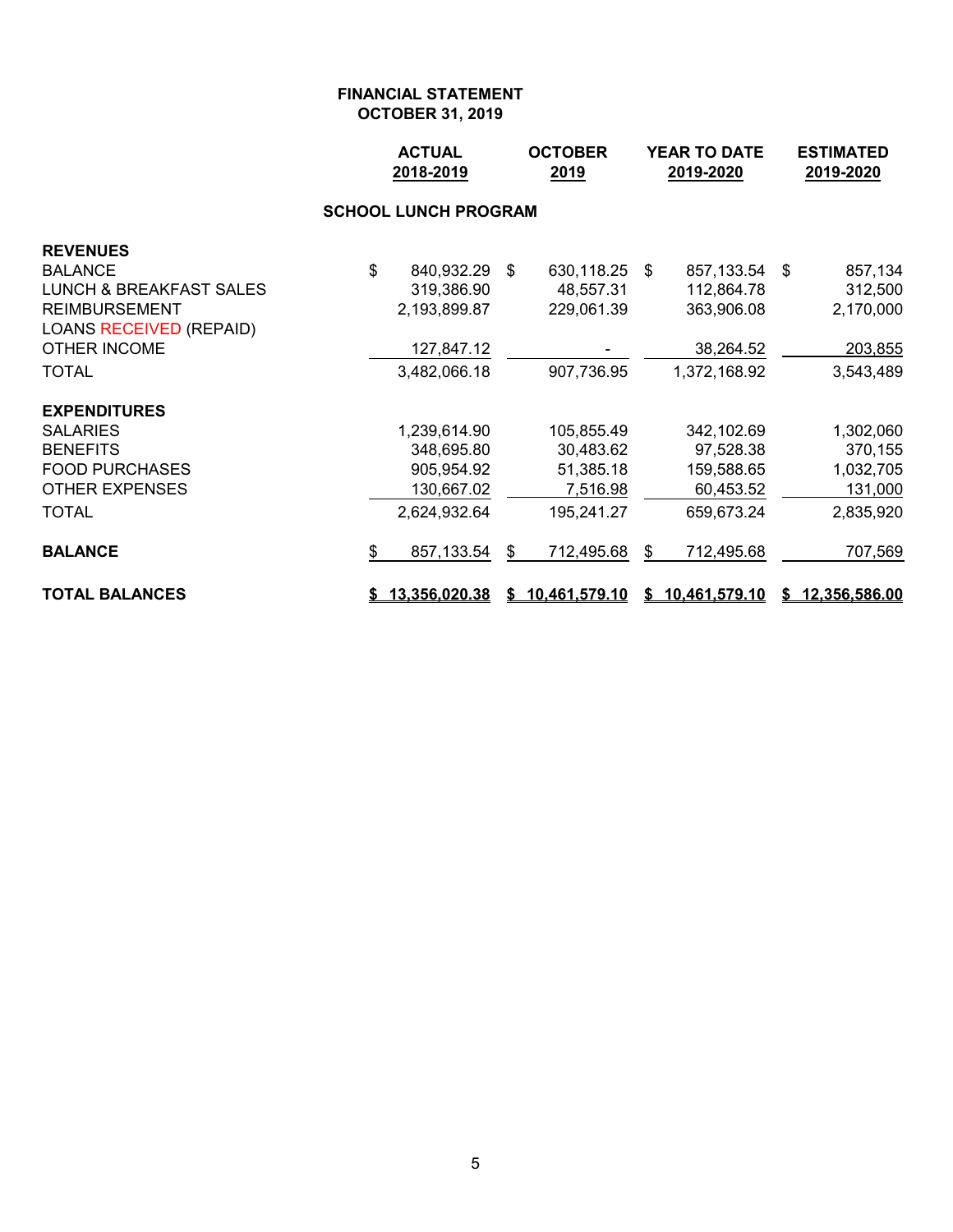| <b>ACTUAL</b> | <b>OCTOBER</b> | <b>YEAR TO DATE</b> |
|---------------|----------------|---------------------|
| 2018-2019     | 2019           | 2019-2020           |

## **SCHOOL ACTIVITY ACCOUNTS**

| <b>REVENUES</b>                 |                  |    |              |    |                   |
|---------------------------------|------------------|----|--------------|----|-------------------|
| <b>BALANCE</b>                  | \$<br>624,151.40 | -S | 694,591.93   | -S | 614,405.62        |
| <b>ADMISSIONS</b>               | 188,673.20       |    | 25,102.40    |    | 70,390.80         |
| SCHOOL SPONSORED SALES          | 144,181.02       |    | 15,132.65    |    | 55,078.67         |
| STUDENT SPONSORED SALES         | 225,418.28       |    | 22,921.12    |    | 72,608.35         |
| OTHER STUDENT ACTIVITIES        | 185,516.55       |    | 12,894.52    |    | 76,644.69         |
| OTHER COMMUNITY SERVICES        | 20,807.21        |    |              |    | 3,919.28          |
| PRIVATE CONTRIBUTIONS           | 191,598.20       |    | (10, 845.01) |    | 28,191.00         |
| <b>MISCELLANEOUS</b>            | 19,618.78        |    |              |    | 1,740.07          |
| TOTAL                           | 1,599,964.64     |    | 759,797.61   |    | 922,978.48        |
| <b>EXPENDITURES</b>             |                  |    |              |    |                   |
| <b>PURCHASES SERVICES</b>       | 252,475.61       |    | 29,415.89    |    | 87,678.88         |
| <b>SUPPLIES &amp; MATERIALS</b> | 623,438.97       |    | 111,901.74   |    | 202,921.70        |
| <b>FIXED ASSETS</b>             | 24,069.09        |    | 1,335.86     |    | 9,138.36          |
| <b>DUES &amp; FEES</b>          | 85,575.35        |    | 7,094.73     |    | 13,190.15         |
|                                 | 985,559.02       |    | 149,748.22   |    | 312,929.09        |
| <b>BALANCE</b>                  | \$<br>614,405.62 | S  | 610,049.39   | S. | <u>610,049.39</u> |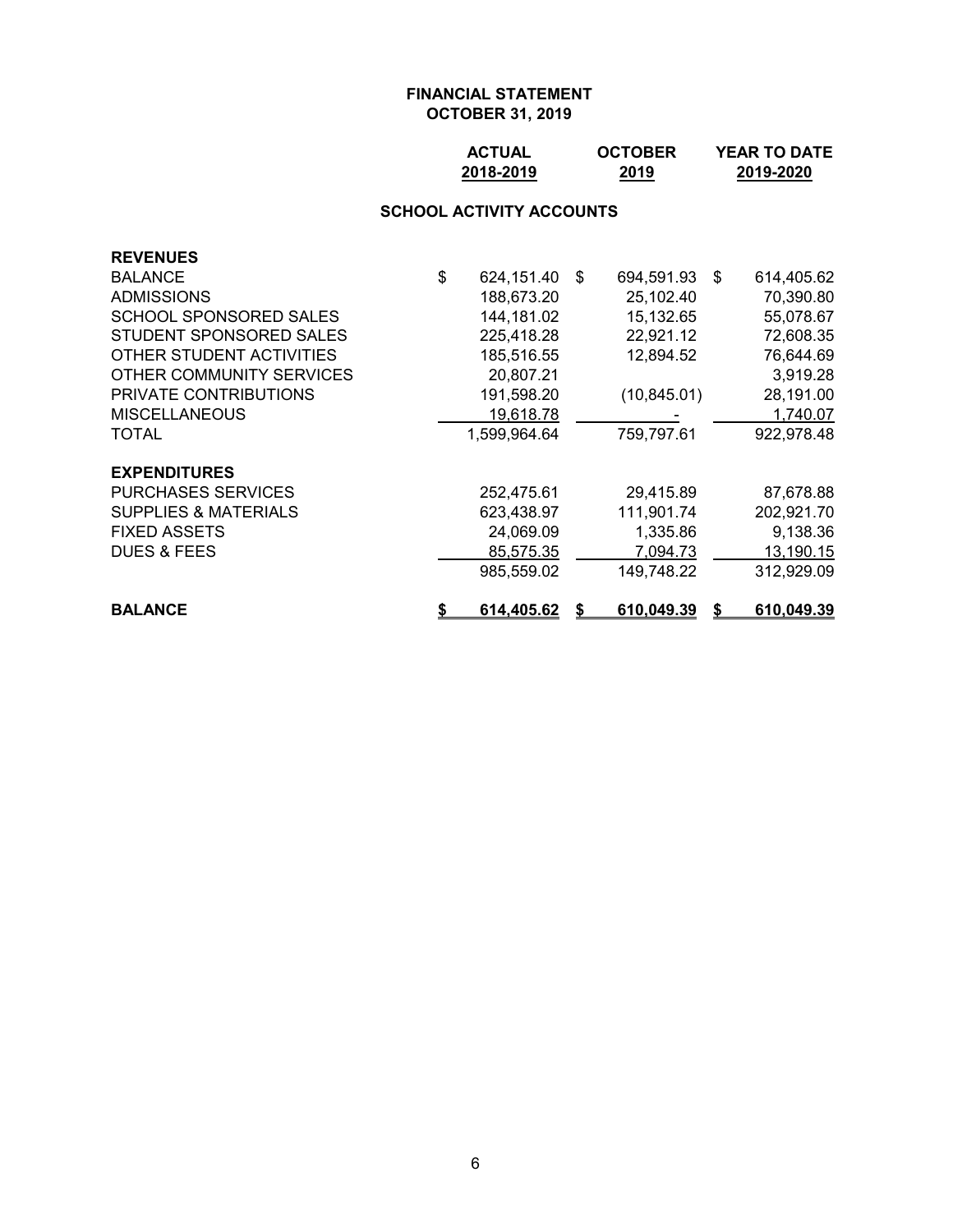#### **CITIZENS BANK ACCOUNT BALANCES OCTOBER 31, 2019**

CHECKING ACCOUNT #0376886401 \$2,544,249.31

#### **SCHEDULE OF INVESTMENTS OCTOBER 31, 2019**

PURCHASED CERTIFICATE OF DEPOSIT 9/04/2019 IN THE AMOUNT OF \$5,669,456.19 AT A RATE OF 1.16% MATURING 11/04/2019 **12/04/2019** 5,669,456.19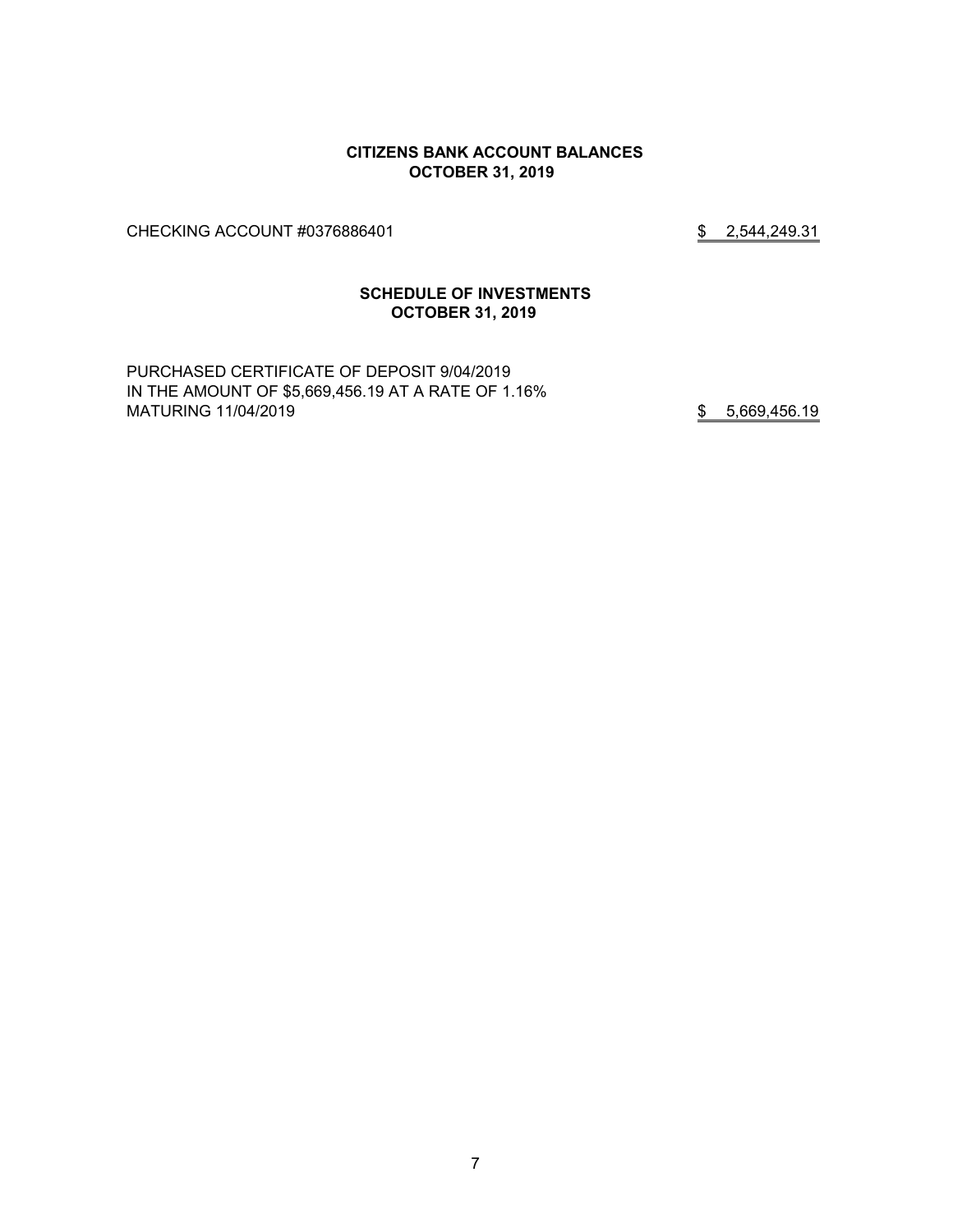# **MISCELLANEOUS INCOME ACCOUNT ANALYSIS OCTOBER 2019**

| <b>OPERATING FUNDS</b>                    | <b>OCTOBER</b>  | YEAR TO DATE    |
|-------------------------------------------|-----------------|-----------------|
| <b>G/T ADVANCED PLACEMENT</b>             |                 |                 |
| <b>ARVEST GRANT - BASEBALL</b>            |                 | 2,500.00        |
| <b>RISE ACADEMY</b>                       |                 |                 |
| PRIVATE DONATIONS                         |                 |                 |
| BASKETBALL REIMBURSE SCORING TABLE        | 6,000.00        | 6,000.00        |
| <b>EARLY CARE &amp; EDUCATION GRANT</b>   |                 |                 |
| AR SCHOOL RECOGNITION                     |                 |                 |
| GENERAL IMPROVEMENT FUND GRANT-ADULT ED   |                 |                 |
| NEW CTE PROGRAM START UP GRANTS           |                 |                 |
| FACILITIES & TRANSPORTATION REIMBURSEMENT | 3,191.22        | 3,223.32        |
| PERCENTAGE THEATER ADMISSIONS             |                 |                 |
| <b>MASCOT ROYALTIES</b>                   |                 |                 |
| <b>HALL OF HONOR</b>                      | 600.00          | 600.00          |
| <b>REIMBURSEMENT FEES</b>                 |                 |                 |
| PRIOR YEAR LUNCH CHARGES                  |                 | 920.45          |
| <b>GAME &amp; FISH GRANT</b>              |                 |                 |
| <b>REFUND PRIOR YEAR EXPENSES</b>         | 4,250.00        | 37,984.19       |
| CAREER NEW PROGRAM START UP               |                 |                 |
| EMPLOYEE JURY/SUBPOENA FEES               | 80.00           | 125.00          |
| <b>HANNA OIL-GAS &amp; ROYALTY</b>        |                 | 1.00            |
| STEPHENS PRODUCTION-GAS ROYALTIES         |                 | 66.14           |
| WAELDER OIL & GAS-GAS ROYALTIES           |                 |                 |
| <b>XTO ENERGY-GAS ROYALTY</b>             | 194.49          | 793.37          |
| SALE OF FIXED ASSETS & SUPPLIES           | 5,121.00        | 5,121.00        |
| <b>REBATE</b>                             |                 |                 |
| ATU-REIMBURSEMENT CONCURRENT CREDIT       |                 |                 |
| <b>JATC-FEES</b>                          |                 |                 |
| PAYROLL REIMBURSEMENT-TRANSFER            |                 |                 |
| FEDERAL FLOOD CONTROL                     |                 | 92.63           |
| FEDERAL MINERAL LEASE                     |                 | 5.90            |
| PROPERTY DAMAGES REIMBURSEMENTS           |                 |                 |
| <b>ETS HONORARIUM</b>                     |                 |                 |
| <b>USAC E-RATE</b>                        |                 |                 |
| <b>BLUEBIRD WNC445 SPECTRUM LEASE</b>     |                 | 13,995.00       |
| <b>PHOTOGRAPHY</b>                        |                 |                 |
|                                           |                 |                 |
| <b>TOTAL</b>                              | \$<br>19,436.71 | 71,428.00<br>\$ |